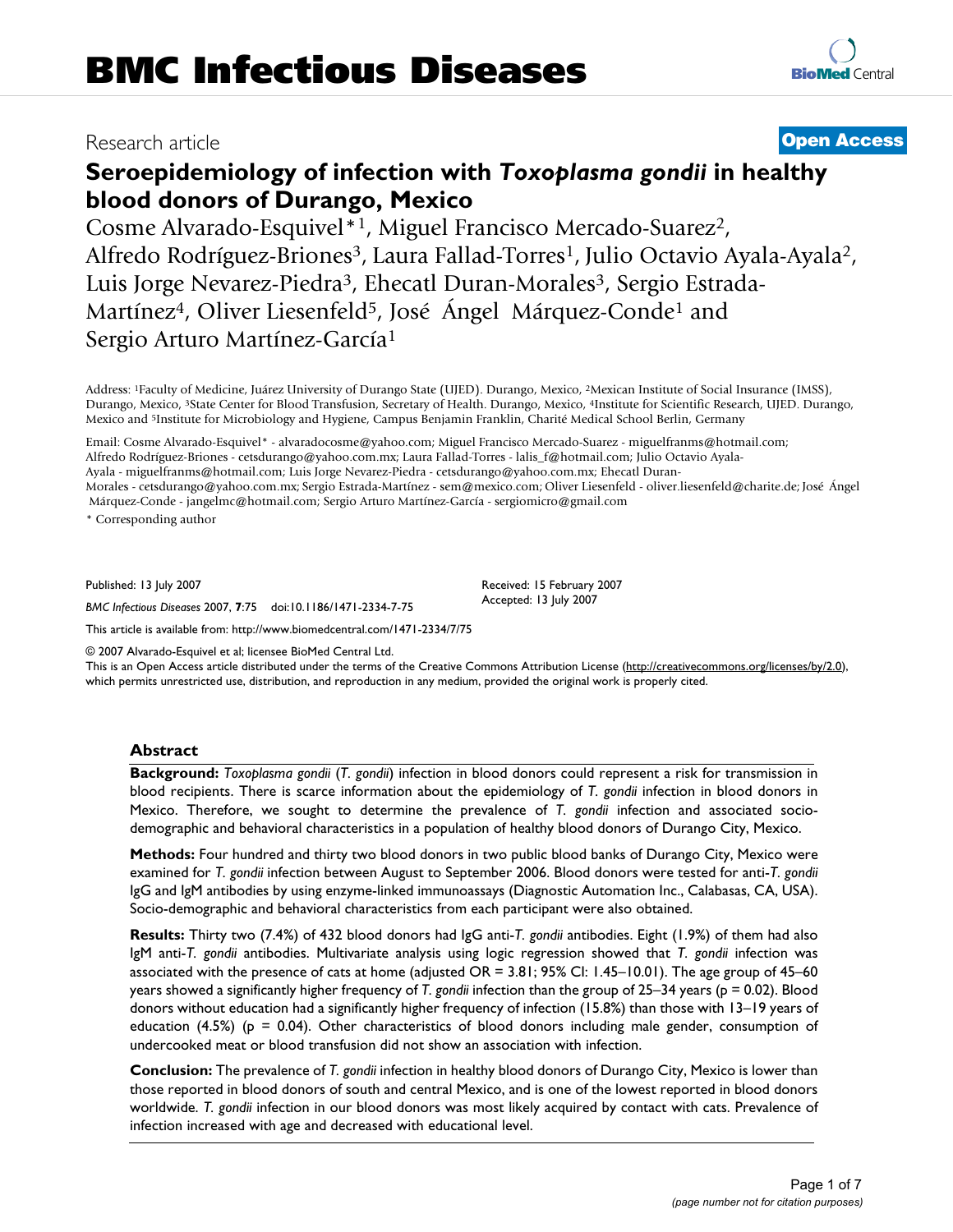#### **Background**

Estimates indicate that up to one third of the world's population is infected by *T. gondii* [1,2]. Most infections in immunocompetent humans are asymptomatic and in up to 10% of infected individuals cervical lymphadenopathy or ocular disease occur [2]. Primary infection acquired during pregnancy could result in congenital toxoplasmosis [2,3]. In immunocompromised individuals, *T. gondii* infections could cause central nervous system disease as encephalitis or brain abscess [2,4]. Routes of parasite transmission in humans include 1) ingesting food or water that is contaminated with oocysts shed by cats; 2) eating undercooked or raw meat containing tissue cysts [2,5,6] and; 3) transplantation and blood transfusion [7- 10].

The epidemiology of *T. gondii* infection in general, and in blood donors in particular has been poorly studied in Mexico. There is not any surveillance study or *T. gondii* screening program in blood donation, women in child bearing age or immunosuppressed patients. Studying a blood donor population is a valuable approach to determine epidemiological characteristics in adults of a community and might provide findings that could be found in the general adult population of the same community. There is a lack of information about the epidemiology of *T. gondii* infection in blood donors in northern Mexico. Therefore, we performed a cross-sectional study to determine the prevalence of *T. gondii* infection in blood donors of Durango City, Mexico and to identify characteristics of blood donors associated with seropositivity.

### **Methods**

#### *Study design and study population*

We performed a cross sectional study (observational, prospective and descriptive survey) in the two largest blood banks of Durango City, Mexico. These blood banks were: blood bank 1, the General Hospital Blood Bank of the Mexican Institute of Social Insurance, and blood bank 2, the State Center for Blood Transfusion of the Secretary of Health. Inclusion criteria for the study subjects were: 1) voluntary blood donors; 2) aged 18 years and older; and 3) who accepted to participate in the study. All samples were routinely tested for antibodies against human immunodeficiency virus (HIV), hepatitis C virus (HCV), and *Treponema pallidum*, and hepatitis B virus surface antigen (HBsAg) in parallel to testing for antibodies against *T. gondii*. None of the blood donors were seropositive for HIV, HCV, HBsAg and *Treponema pallidum*. Two hundred and one blood donors of the first blood bank and 231 donors of the second blood bank attended from August to September 2006 were enrolled consecutively. In total 432 voluntary healthy blood donors participated in the study. Blood banks in Durango City are public, attend mostly low income blood donors, do not pay any blood donation, and give donated blood or blood products in a free manner to hospitals.

#### *Ethical aspects*

This study was approved by the Institutional Ethical Committee. The purpose and procedures of the study were explained to all participants, and a written informed consent was obtained from all of them.

#### *Socio-demographic and behavioral data*

We used a standardized questionnaire to explore the characteristics of the blood donors. Socio-demographic data including age, birth place, residence place, marital status, occupation, educational level, and housing conditions index were obtained from all participants. Housing conditions index was obtained by using the Bronfman's criteria [11]. Briefly, five variables were evaluated: number of persons in the house, number of rooms in the house, material of the floor of the house, availability of drinkable water, and form of elimination of excreta. Contributing and confounding risk factors of behavioral data including blood transfusion or transplant history; animal contacts, cleaned up cat excrement, foreign travel, kind of meat consumption (pork, lamb, beef, goat, boar, chicken, turkey, rabbit, deer, squirrel, horse, fish and iguana), raw or undercooked meat consumption, unpasteurized milk or milk products consumption, untreated water consumption, dried or cured meat eaten (chorizo, ham, sausages or salami), unwashed raw vegetables or fruits consumption, contact with soil (gardening or agriculture), and eating outside of the home (at least once a year) from all blood donors were obtained.

#### *Laboratory tests*

Serum samples were obtained by centrifugation of fresh whole blood of the donors. The serum samples were transported from the blood banks to the Laboratory of Microbiology of the Faculty of Medicine (Juarez University of Durango State) where the samples were frozen down and kept stored at -20°C until analyzed. Serum samples of blood donors were analyzed for anti-*T. gondii* IgG antibodies by a commercially available enzyme immunoassay "*Toxoplasma* IgG" kit (Diagnostic Automation Inc., Calabasas, CA, USA). In addition, sera positive for anti-*T. gondii* IgG antibodies were further analyzed for anti-*T. gondii* IgM antibodies by a commercially available enzyme immunoassay "*Toxoplasma* IgM" kit (Diagnostic Automation Inc., Calabasas, CA, USA). Both tests were performed in the Laboratory of Microbiology of the Faculty of Medicine following the instructions of the manufacturer. For both IgG test and IgM test, we calculated the Toxo G index and Toxo M index, respectively. These indexes are calculated for each determination by dividing the mean values of each sample by the cut-off calibrator mean value. A sample was considered positive for IgG or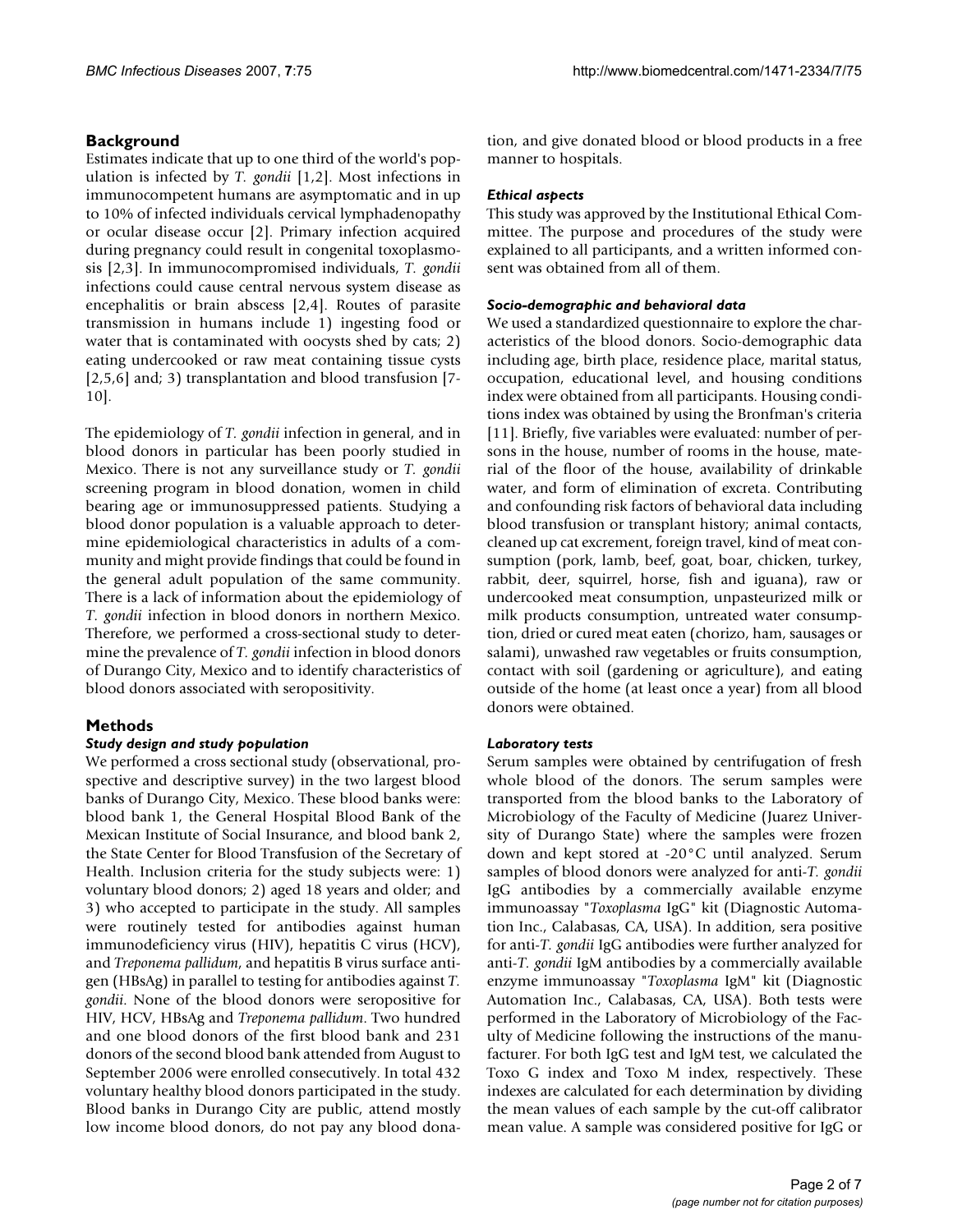IgM when a Toxo G index or a Toxo M index was equal or greater than  $1.0$  ( $>8$  IU/ml). A positive IgG test with a negative IgM test in a donor was interpreted as a chronic infection. A positive IgM test with a positive IgG test in a donor was interpreted as probability of recent infection.

#### *Statistical analysis*

The statistical analysis was performed with the aid of the software Epi Info version 3.3.2 and SPSS version 7.5 (SPSS Inc. Chicago, IL. USA). For calculation of the sample size we used a reference seroprevalence of 8.9% [12] as expected frequency of the factor under study, 10,000 as the size of population from which the sample was selected, a worst acceptable result of 12%, and a confidence level of 95%. The result of the calculation was 314 subjects. Descriptive statistics were used for numerical (mean and median) and categorical (frequency or percentage) variables. We used the Mantel-Haenszel test, and the Fisher exact test (when cells values were less than 5) for comparison of the frequencies among groups. For ordinal variables we used the *X*2 for trend. Bivariate and multivariate analyses were used to assess the association between the characteristics of the subjects and *T. gondii* seropositivity. As a criterion for inclusion of variables in the multivariate analysis, we considered variables with a p value equal or less than 0.2 obtained in the bivariate analysis to allow potential confounding. Adjusted odd ratio (OR) and 95% confidence interval (CI) were calculated by multivariate analysis using multiple, unconditional logistic regression. A p value less than 0.05 was considered statistically significant.

#### **Results**

#### *Seroprevalence of anti-***T. gondii** *antibodies*

Seroprevalence of anti-*T. gondii* IgG antibodies in blood banks 1 and 2 were 9 % (18/201) and 6.1% (14/231), respectively. No statistically significant difference was found among the prevalences of anti-*T. gondii* IgG antibodies in each blood bank (p = 0.25). Anti-*T. gondii* IgM antibodies were found in 2 of the 18 IgG positive donors from blood bank 1, and in 6 of the 14 IgG positive donors from blood bank 2. Overall, thirty two (7.4%) of 432 blood donors were positive for anti-*T. gondii* IgG antibodies and eight (1.9%) of them were also positive for anti-*T. gondii* IgM antibodies.

#### *Socio-demographic characteristics and other possible risk factors associated with seropositivity*

General socio-demographic characteristics of the 432 blood donors studied are shown in Table 1. The mean age of the blood donors was  $30.4$  +/- 8.8 years (median: 29 years; range: 18 to 60 years). The majority of blood donors were born in Mexico and resided in urban areas of Durango State. Most blood donors were males, have studied up to 12 years, and used to live in regular or good housing conditions. The highest frequency of infection (11%) was found in the age group of 35–60 years while the lowest frequency (4.3%) in the age group of 25–34 years. The difference among these frequencies (11% vs 4.3%) was statistically significant ( $p = 0.02$ ). There was a trend of higher seroprevalence of anti-*T. gondii* IgG antibodies as educational level decreased ( $p = 0.04$ ). Blood donors without education had a significantly higher frequency of infection (15.8%) than those with 13–19 years of education  $(4.5\%)$  ( $p = 0.04$ ).

In the bivariate analysis, six variables were identified as possible risk factors associated with *T. gondii* infection: 1) cats at home ( $p = 0.01$ ); 2) cats in the neighborhood ( $p =$  $(0.19)$ ; and 3) living in a house with soil floors ( $p = 0.19$ ). In addition, we found two variables that showed possible negative association with *T. gondii*: 1) pork meat consumption ( $p = 0.05$ ); 2) turkey meat consumption ( $p =$  $(0.01)$ ; and 3) sausage consumption ( $p = 0.2$ ). Other sociodemographic and behavioral characteristics of the blood donors did not show any possible association with *T. gondii* infection. Table 2 shows the results of the bivariate analysis of selected variables and the results of *T. gondii* seropositivity. Further analysis by using logistic regression revealed that only the variable cats at home was significantly associated with *T. gondii* seropositivity (adjusted OR = 3.81; 95% CI: 1.45–10.01) (Table 3).

#### **Discussion**

In the present study, we found a 7.4% seroprevalence of *T. gondii* infection in blood donors of Durango, Mexico. This prevalence could be considered low and questions on the sensitivity of the test might rise. However, we think that the sensitivity of the tests was very good and the results were reliable. The sensitivity of the IgG test is 94%. Quality control of both IgG and IgM test runs showed valid results. The low prevalence of seropositivity for *T. gondii* found is comparable with that detected in other healthy population of Durango City using a different detection method [13]. This prevalence is much lower than that reported in the southern Mexican State of Yucatan [\[14](#page-5-0)], and the central Mexican State of Jalisco [15] where researchers found that 69% and 29% of blood donors were positive for anti-*T. gondii* antibodies, respectively. Our prevalence found in Durango City is also much lower than those reported in blood donors from other Latin American countries, as Brazil [\[16](#page-5-1)], Cuba [17], and Chile [18]. Similarly, our prevalence is much lower than that found in blood donors in Malaysia [19], Saudi Arabia [[20](#page-6-0)], Czech Republic [21], and Mali [22] were prevalences varied from 21% to 52.1%. In contrast, our prevalence was comparable with the 9% prevalence found in blood donors of Loei Province, Thailand [[23](#page-6-1)]. It is possible that differences in the characteristics of the blood donors and differences in the environments might contribute to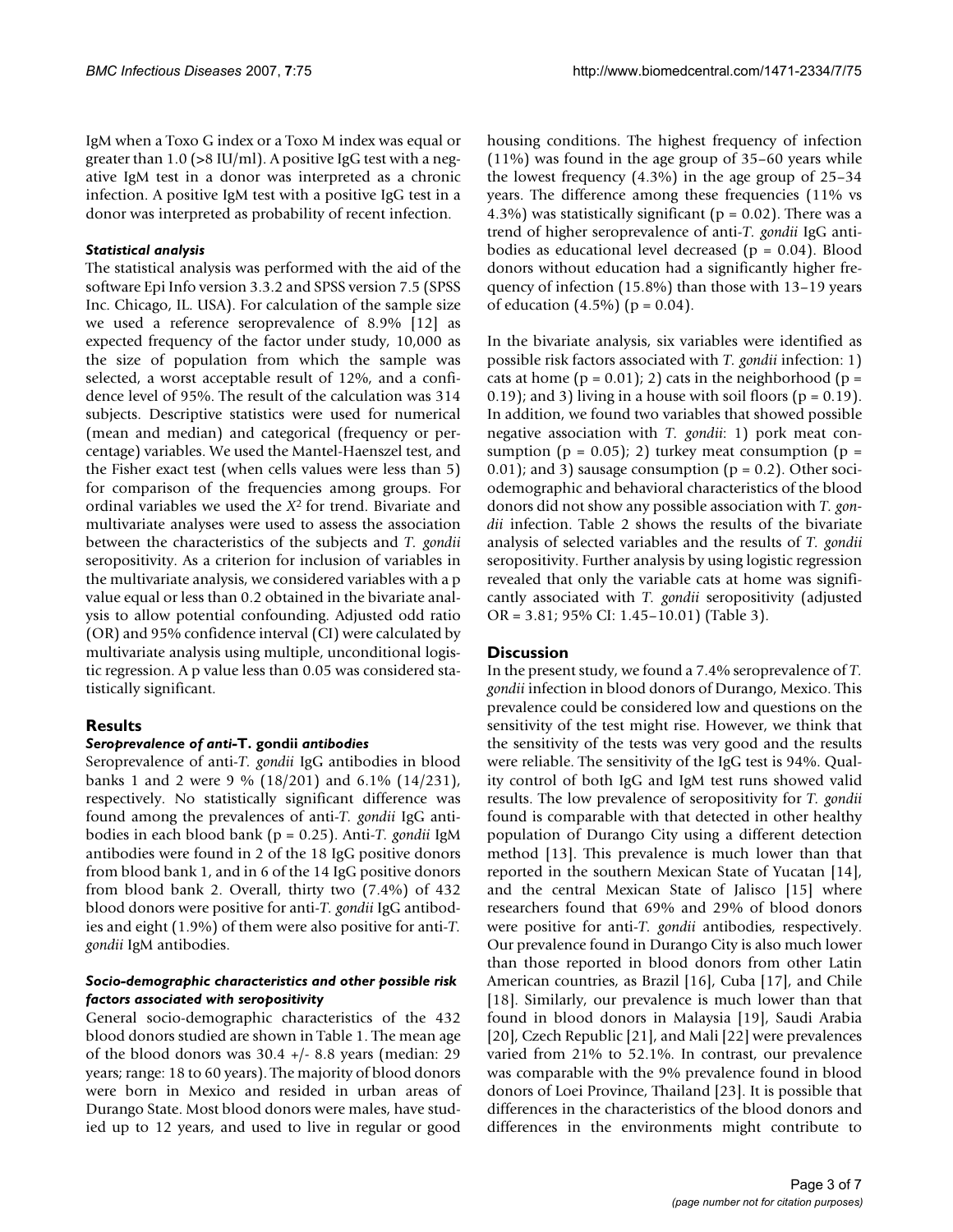| Table 1: Socio-demographic characteristics of the 432 blood donors in Durango, Mexico. |  |  |  |
|----------------------------------------------------------------------------------------|--|--|--|
|----------------------------------------------------------------------------------------|--|--|--|

| Characteristic                | Donors studied <sup>a</sup> |      | Donors positive for anti-T. gondii antibodies |                   |
|-------------------------------|-----------------------------|------|-----------------------------------------------|-------------------|
|                               | No.                         | %    | No.                                           | %                 |
| Gender                        |                             |      |                                               |                   |
| Male                          | 374                         | 86.6 | 28                                            | 7.5               |
| Female                        | 58                          | 13.4 | 4                                             | 6.9               |
| Age groups (years)            |                             |      |                                               |                   |
| $18 - 24$                     | 135                         | 31.3 | $\overline{10}$                               | 7.4               |
| $25 - 34$                     | 6                           | 37.3 | $\overline{7}$                                | 4.3               |
| $35 - 60$                     | 136                         | 31.4 | 15                                            | $\mathbf{H}$      |
| <b>Born in Mexico</b>         |                             |      |                                               |                   |
| Yes                           | 427                         | 99.8 | 31                                            | 7.3               |
| No                            | $\mathbf{I}$                | 0.2  | 0                                             | 0                 |
| <b>Residence Place</b>        |                             |      |                                               |                   |
| Durango State                 | 424                         | 98.I | 31                                            | 7.3               |
| Other Mexican State           | 7                           | 1.6  | 0                                             | 0                 |
| Abroad                        |                             | 0.2  | 0                                             | 0                 |
| Residence area                |                             |      |                                               |                   |
| Urban                         | 304                         | 71.5 | 20                                            | 6.6               |
| Suburban                      | 45                          | 10.6 | 6                                             | 13.3              |
| Rural                         | 76                          | 17.9 | 5                                             | 6.6               |
| <b>Educational level</b>      |                             |      |                                               |                   |
| No education                  | 38                          | 9    | 6                                             | 15.8 <sup>e</sup> |
| Up to 12 years (College)      | 295                         | 69.7 | 21                                            | 7.1               |
| 13-19 years (Undergraduate)   | 88                          | 20.8 | 4                                             | 4.5               |
| Graduate                      | $\overline{2}$              | 0.5  | 0                                             | 0                 |
| Occupation                    |                             |      |                                               |                   |
| No laborer <sup>b</sup>       | 207                         | 48.3 | 4                                             | 6.8               |
| Laborerc                      | 143                         | 33.3 | 12                                            | 8.4               |
| Other/unemployed <sup>d</sup> | 79                          | 18.4 | 5                                             | 6.3               |
| Housing conditions index      |                             |      |                                               |                   |
| Good                          | 215                         | 62.3 | 16                                            | 7.4               |
| Regular                       | 95                          | 27.5 | $\overline{10}$                               | 10.5              |
| Bad                           | 35                          | 10.1 | 0                                             | 0                 |

aBlood donors with available data.

bNon laborer = Professional, businessman, employee.

cLaborer = Farmer and worker in factory or construction areas.

 $d$ Other/unemployed = student and housewife.

eStatistically significant difference among the educational level groups by  $X^2$  for trend:  $p = 0.04$ .

explain the lower prevalence of *T. gondii* infection found in our blood donor population than those reported in blood donors from southern and central Mexico or other countries. Most of our blood donors belonged to a low socio-economic level and eating meat is not a frequent practice among them. In addition, consumption of undercooked or raw meat is rarely found among our blood donors. Environmental characteristics of Durango City as a dry climate, and a high altitude may also contribute to explain the low frequency of infection. This explanation is supported by previous observations that prevalence of *T. gondii* infection in populations living in dry climates was

|  |  | Table 3: Multivariate analysis of selected characteristics of the 432 blood donors and their association with T. gondii infection. |
|--|--|------------------------------------------------------------------------------------------------------------------------------------|
|--|--|------------------------------------------------------------------------------------------------------------------------------------|

| Characteristic <sup>a</sup> | Adjusted odds ratiob | 95% Confidence Interval | P value |
|-----------------------------|----------------------|-------------------------|---------|
| Pork meat consumption       | 0.38                 | $0.11 - 1.28$           | 0.12    |
| Turkey meat consumption     | 0.34                 | $0.09 - 1.23$           | 0.1     |
| Cats at home                | 3.81                 | $1.45 - 10.01$          | 0.006   |
| Cats in the neighborhood    | 0.64                 | $0.25 - 1.67$           | 0.36    |
| House with soil floors      | 2.94                 | $0.26 - 32.8$           | 0.38    |
| Sausage consumption         | 0.7                  | $0.22 - 2.26$           | 0.55    |

<sup>a</sup>The variables included were those with a  $p \le 0.20$  obtained in the bivariate analysis.

bAdjusted by age, housing conditions index, and the rest of characteristics included in this table.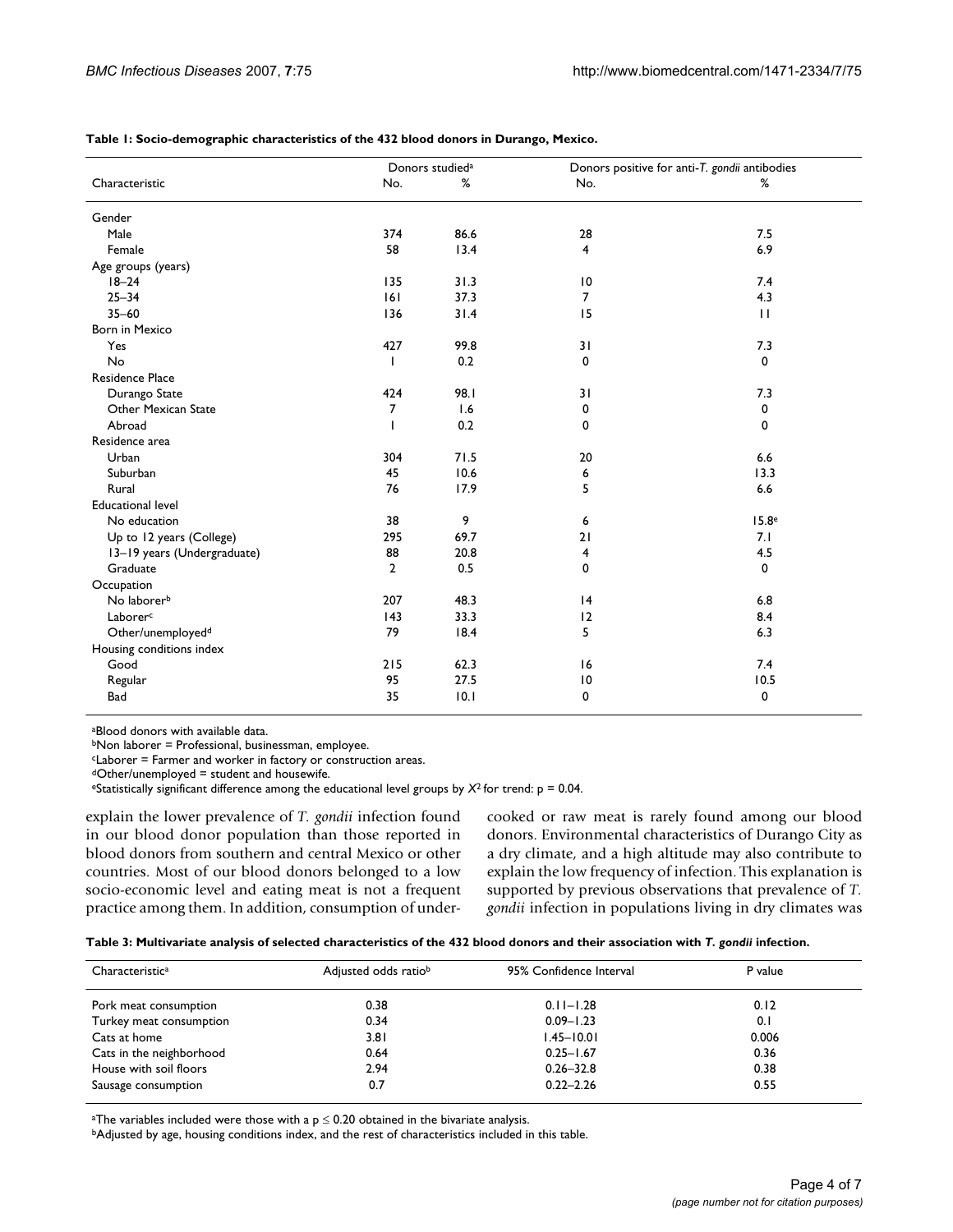| Characteristic                              | Blood donors <sup>a</sup> No. (%) | Positive test for anti-T gondii antibodies No. (%) | P value |
|---------------------------------------------|-----------------------------------|----------------------------------------------------|---------|
| Pork meat consumption                       |                                   |                                                    |         |
| Yes                                         | 361 (84.9)                        | 21(5.8)                                            | 0.05    |
| No                                          | 64(15.1)                          | 8(12.5)                                            |         |
| Turkey meat consumption                     |                                   |                                                    |         |
| Yes                                         | 126 (29.5)                        | 3(2.4)                                             | 0.01    |
| No                                          | 301 (70.5)                        | 29(9.6)                                            |         |
| Sausage consumption                         |                                   |                                                    |         |
| Yes                                         | 367 (85.7)                        | 25(6.8)                                            | 0.2     |
| No                                          | 61(14.3)                          | 7(11.5)                                            |         |
| Degree of meat cooking                      |                                   |                                                    |         |
| Raw or undercooked                          | 10(2.3)                           | 1(10.0)                                            | 0.53    |
| Well done                                   | 422 (97.7)                        | 31(7.3)                                            |         |
| Unwashed raw vegetable or fruit consumption |                                   |                                                    |         |
| Yes                                         | 59 (13.8)                         | 3(5.1)                                             | 0.59    |
| No                                          | 367 (86.2)                        | 29(7.9)                                            |         |
| Cats at home                                |                                   |                                                    |         |
| Yes                                         | 116(27)                           | 15(12.9)                                           | 0.01    |
| No                                          | 314(73)                           | 17(5.4)                                            |         |
| Cleaning cat feces                          |                                   |                                                    |         |
| Yes                                         | 46 $(11.1)$                       | 4(8.7)                                             | 0.46    |
| No                                          | 367 (88.9)                        | 27(7.4)                                            |         |
| Cats in the neighborhood                    |                                   |                                                    |         |
| Yes                                         | 155(36.2)                         | 15(9.7)                                            | 0.19    |
| No                                          | 273 (63.8)                        | 17(6.2)                                            |         |
| Gardening or agriculture                    |                                   |                                                    |         |
| Yes                                         | 123(29.4)                         | 7(5.7)                                             | 0.45    |
| No                                          | 296 (70.6)                        | 23(7.8)                                            |         |
| <b>Blood</b> transfusion                    |                                   |                                                    |         |
| Yes                                         | 6(1.4)                            | 0(0)                                               | 0.49    |
| No                                          | 419 (98.6)                        | 30(7.2)                                            |         |
| Soil floors                                 |                                   |                                                    |         |
| Yes                                         | 11(2.8)                           | 2(18.2)                                            | 0.19    |
| No                                          | 389 (97.3)                        | 28(7.2)                                            |         |
|                                             |                                   |                                                    |         |

Table 2: Bivariate analysis of putative risk factors for infection with *T. gondii* in the 432 blood donors from Durango, Mexico.

aBlood donors with available data.

lower than those living in other climates [2,24,25], and lower in populations living in high altitudes than those in low altitudes either in humans [\[26](#page-6-2),27] or in animals [28].

With respect to the demographic characteristics of the blood donors, we observed that the frequency of seropositivity increased with age, and this observation agrees with those reported in other studies [[16](#page-5-1),[20\]](#page-6-0). In addition, we observed that seropositivity to *T. gondii* decreased as educational level in donors increased ( $p = 0.04$ ). To the best of our knowledge, a similar observation in blood donors had not been reported. This finding deserves further study in which additional results might confirm or challenge our finding. We can not state that water influenced our result since untreated water consumption or other water variables were not associated with seropositivity in our study. Socio-economic status does not explain our finding since most donors belonged to a low income population. We speculate that high education is linked to good hygienic sanitary practices thereby reducing the transmission

of the parasite. Male and female blood donors showed comparable prevalences of *T. gondii* infection, and this result does not support previous observations that showed a higher prevalence of infection in male than female blood donors [\[16](#page-5-1)[,23](#page-6-1)]. The number of female donors in this study was much lower than that of male donors. Therefore, further studies are needed to elucidate risk factors associated with seropositivity in female donors. The knowledge of factors associated with seroconversion in women is particularly important during their reproductive age in order to design preventive measures and avoid acute infections during pregnancy. The fact that in this study the variable "cats at home" was associated with infection indicates that *T. gondii* infection in our infected population might have occurred by ingesting parasite oocysts in contaminated food or water. Contact with cats has not always been associated with *T. gondii* seropositivity in epidemiology studies, as shown in a previous study in blood donors and HIV patients [19] or in pregnant women [13]. In contrast, in our study we did not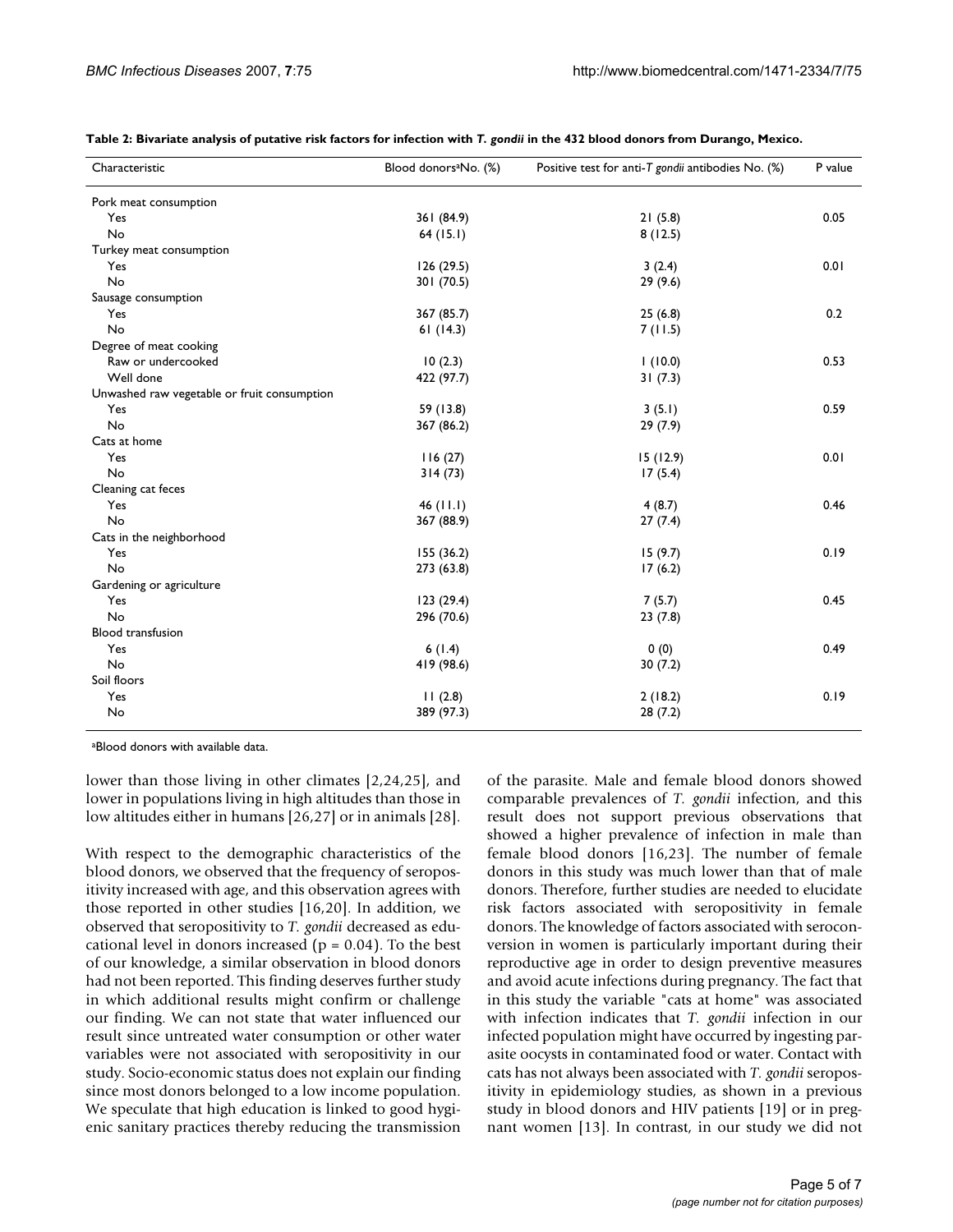observe an association of seropositivity with consumption of any meat explored indicating that meat consumption was not relevant in parasite transmission in the blood donors studied. Meat consumption has been found to be an important factor in parasite transmission in several studies [13,29]. However, in some studies no association between *T. gondii* infection and meat consumption has been found [12,19]. The very low number of donors with anti-*T. gondii* antibodies found in this study reduces the statistical power to find further associations between seropositivity and the epidemiological characteristics in blood donors. Certainly by increasing the sample size the statistical power increases and some risk factors with borderline significance might turn out to become significant. This is especially interesting for risk factors including meat consumption, [13,29], and soil floors [13].

Interestingly, nearly 2% of our blood donors had also IgM antibodies against *T. gondii*. The absence of this infection marker in subjects with anti-*T. gondii* IgG antibodies indicates a chronic infection but its presence does not necessarily indicate an acute infection. We performed detection of IgM antibodies only in IgG positive samples because the presence of IgM antibodies alone is rarely seen. Anti-*T. gondii* IgG antibodies appears very early after infection [30], therefore, the window period between the appearance of IgM and the appearance of IgG is extremely short and the probability to find an IgM positive/IgG negative infected subject seems to be quite low to financially justify a systematic IgM screening in a cross sectional study. In addition, seropositivity to IgM alone is not considered an acceptable diagnostic criterion for acute infection. Anti-*T. gondii*-specific IgM antibodies are detectable early after infection and can persist for prolonged times after infection [2,31]. IgM-positive donors with parasitemia may hold a potential for parasite transmission by blood transfusion. We were unable to judge whether a fraction of our blood donors might represent a risk group for parasite transmission by blood transfusion as reported previously [8,15].

#### **Conclusion**

We concluded that the prevalence of *T. gondii* infection in blood donors of Durango City, Mexico is low as compared with those reported in central and south Mexico and the majority of other countries. *T. gondii* infection in our blood donors was most likely acquired by contact with cats. Infection increased with age and decreased with educational level.

#### **Competing interests**

The author(s) declare that they have no competing interests.

#### **Authors' contributions**

CAE conceived and designed the study protocol, participated in the coordination and management of the study, performed the laboratory tests and data analysis, and wrote the manuscript. MFMS, ARB, JOAA, LJNP, EDM, and JAMC applied the questionnaires and performed the data analysis. SEM performed the statistical analysis. LFT performed the laboratory tests. OL designed the study protocol, performed the data analysis, and wrote the manuscript. SAMG performed the data analysis.

#### **References**

- 1. Hill DE, Chirukandoth S, Dubey JP: **Biology and epidemiology of** *Toxoplasma gondii* **[in man and animals.](http://www.ncbi.nlm.nih.gov/entrez/query.fcgi?cmd=Retrieve&db=PubMed&dopt=Abstract&list_uids=16164008)** *Anim Health Res Rev* 2005, **6:**41-61.
- 2. Montoya JG, Liesenfeld O: **[Toxoplasmosis.](http://www.ncbi.nlm.nih.gov/entrez/query.fcgi?cmd=Retrieve&db=PubMed&dopt=Abstract&list_uids=15194258)** *Lancet* 2004, **363:**1965-1976.
- 3. Kravetz JD, Federman DG: **[Toxoplasmosis in pregnancy.](http://www.ncbi.nlm.nih.gov/entrez/query.fcgi?cmd=Retrieve&db=PubMed&dopt=Abstract&list_uids=15745715)** *Am J Med* 2005, **118:**212-216.
- 4. Walker M, Zunt JR: **[Parasitic central nervous system infections](http://www.ncbi.nlm.nih.gov/entrez/query.fcgi?cmd=Retrieve&db=PubMed&dopt=Abstract&list_uids=15824993)** [in immunocompromised hosts.](http://www.ncbi.nlm.nih.gov/entrez/query.fcgi?cmd=Retrieve&db=PubMed&dopt=Abstract&list_uids=15824993) **40:**1005-1015.
- 5. Dubey JP: **[Toxoplasmosis a waterborne zoonosis.](http://www.ncbi.nlm.nih.gov/entrez/query.fcgi?cmd=Retrieve&db=PubMed&dopt=Abstract&list_uids=15567579)** *Vet Parasitol* 2004, **126:**57-72.
- 6. Dawson D: **[Foodborne protozoan parasites.](http://www.ncbi.nlm.nih.gov/entrez/query.fcgi?cmd=Retrieve&db=PubMed&dopt=Abstract&list_uids=16083823)** *Int J Food Microbiol* 2005, **103:**207-227.
- 7. Barsoum RS: **[Parasitic infections in transplant recipients.](http://www.ncbi.nlm.nih.gov/entrez/query.fcgi?cmd=Retrieve&db=PubMed&dopt=Abstract&list_uids=16941042)** *Nat Clin Pract Nephrol* 2006, **2:**490-503.
- 8. Figueroa Damian R: **[Risk of transmission of infectious diseases](http://www.ncbi.nlm.nih.gov/entrez/query.fcgi?cmd=Retrieve&db=PubMed&dopt=Abstract&list_uids=9737068) [by transfusion.](http://www.ncbi.nlm.nih.gov/entrez/query.fcgi?cmd=Retrieve&db=PubMed&dopt=Abstract&list_uids=9737068)** *Ginecol Obstet Mex* 1998, **66:**277-283.
- 9. Wurzner R: **[Transplantation-associated infections.](http://www.ncbi.nlm.nih.gov/entrez/query.fcgi?cmd=Retrieve&db=PubMed&dopt=Abstract&list_uids=16892537)** *Verh Dtsch Ges Pathol* 2004, **88:**85-88.
- 10. Campbell AL, Goldberg CL, Magid MS, Gondolesi G, Rumbo C, Herold BC: **[First case of toxoplasmosis following small bowel](http://www.ncbi.nlm.nih.gov/entrez/query.fcgi?cmd=Retrieve&db=PubMed&dopt=Abstract&list_uids=16477228) [transplantation and systematic review of tissue-invasive tox](http://www.ncbi.nlm.nih.gov/entrez/query.fcgi?cmd=Retrieve&db=PubMed&dopt=Abstract&list_uids=16477228)oplasmosis following noncardiac solid organ transplantation.** *Transplantation* 2006, **81:**408-417.
- 11. Bronfman M, Guiscafré H, Castro V, Castro R, Gutiérrez G: **La medición de la desigualdad: una estrategia metodológica, análisis de las características socioeconómicas de la muestra.** *Arch Invest Med* 1988, **19:**351-360.
- 12. Alvarado-Esquivel C, Alanis-Quinones OP, Arreola-Valenzuela MA, Rodriguez-Briones A, Piedra-Nevarez LJ, Duran-Morales E, Estrada-Martinez S, Martinez-Garcia SA, Liesenfeld O: **Seroepidemiology of** *Toxoplasma* **gondii infection in psychiatric inpatients in a northern Mexican city.** *BMC Infect Dis* 2006, **19:**178.
- 13. Alvarado-Esquivel C, Sifuentes-Alvarez A, Narro-Duarte SG, Estrada-Martinez S, Diaz-Garcia JH, Liesenfeld O, Martinez-Garcia SA, Canales-Molina A: **Seroepidemiology of** *Toxoplasma* **[gondii](http://www.ncbi.nlm.nih.gov/entrez/query.fcgi?cmd=Retrieve&db=PubMed&dopt=Abstract&list_uids=16839423) [infection in pregnant women in a public hospital in northern](http://www.ncbi.nlm.nih.gov/entrez/query.fcgi?cmd=Retrieve&db=PubMed&dopt=Abstract&list_uids=16839423) [Mexico.](http://www.ncbi.nlm.nih.gov/entrez/query.fcgi?cmd=Retrieve&db=PubMed&dopt=Abstract&list_uids=16839423)** *BMC Infect Dis* 2006, **6:**113.
- <span id="page-5-0"></span>14. Gongora-Biachi RA, Gonzalez-Martinez P, Castro-Sansores C, Alvarez-Moguel R, Pavia-Ruz N, Lara-Perera D, Alonzo-Salomon G, Palacios-Perez E: **Antibodies against** *Toxoplasma gondii* **[in patients](http://www.ncbi.nlm.nih.gov/entrez/query.fcgi?cmd=Retrieve&db=PubMed&dopt=Abstract&list_uids=9949673) [with HIV in Yucatán.](http://www.ncbi.nlm.nih.gov/entrez/query.fcgi?cmd=Retrieve&db=PubMed&dopt=Abstract&list_uids=9949673)** *Rev Invest Clin* 1998, **50:**419-422.
- 15. Galvan Ramirez ML, Covarrubias X, Rodriguez R, Troyo R, Alfaro N, Correa D: *Toxoplasma gondii* **[antibodies in Mexican blood](http://www.ncbi.nlm.nih.gov/entrez/query.fcgi?cmd=Retrieve&db=PubMed&dopt=Abstract&list_uids=15660841) [donors.](http://www.ncbi.nlm.nih.gov/entrez/query.fcgi?cmd=Retrieve&db=PubMed&dopt=Abstract&list_uids=15660841)** *Transfusion* 2005, **45:**281-282.
- <span id="page-5-1"></span>16. Coelho RA, Kobayashi M, Carvalho LB Jr: Prevalence of IgG anti**bodies specific to** *Toxoplasma gondii* **[among blood donors in](http://www.ncbi.nlm.nih.gov/entrez/query.fcgi?cmd=Retrieve&db=PubMed&dopt=Abstract&list_uids=14502353) [Recife, Northeast Brazil.](http://www.ncbi.nlm.nih.gov/entrez/query.fcgi?cmd=Retrieve&db=PubMed&dopt=Abstract&list_uids=14502353)** *Rev Inst Med Trop Sao Paulo* 2003, **45:**229-231.
- 17. Martín-Hernández I, García-Izquierdo SM: **Prevalencia de anticuerpos IgG contra** *Toxoplasma gondii* **en donantes de sangre cubanos.** *Rev Biomed* 2003, **14:**247-251.
- 18. Zamorano CG, Contreras MC, Villalobos S, Sandoval L, Salinas P: **[Seroepidemiological survey of human toxoplasmosis in](http://www.ncbi.nlm.nih.gov/entrez/query.fcgi?cmd=Retrieve&db=PubMed&dopt=Abstract&list_uids=10488589) [Osorno, Region X, Chile, 1998.](http://www.ncbi.nlm.nih.gov/entrez/query.fcgi?cmd=Retrieve&db=PubMed&dopt=Abstract&list_uids=10488589)** *Bol Chil Parasitol* 1999, **54:**33-36.
- 19. Nissapatorn V, Kamarulzaman A, Init I, Tan LH, Rohela M, Norliza A, Chan LL, Latt HM, Anuar AK, Quek KF: **[Seroepidemiology of tox](http://www.ncbi.nlm.nih.gov/entrez/query.fcgi?cmd=Retrieve&db=PubMed&dopt=Abstract&list_uids=12440270)[oplasmosis among HIV-infected patients and healthy blood](http://www.ncbi.nlm.nih.gov/entrez/query.fcgi?cmd=Retrieve&db=PubMed&dopt=Abstract&list_uids=12440270) [donors.](http://www.ncbi.nlm.nih.gov/entrez/query.fcgi?cmd=Retrieve&db=PubMed&dopt=Abstract&list_uids=12440270)** *Med J Malaysia* 2002, **57:**304-310.